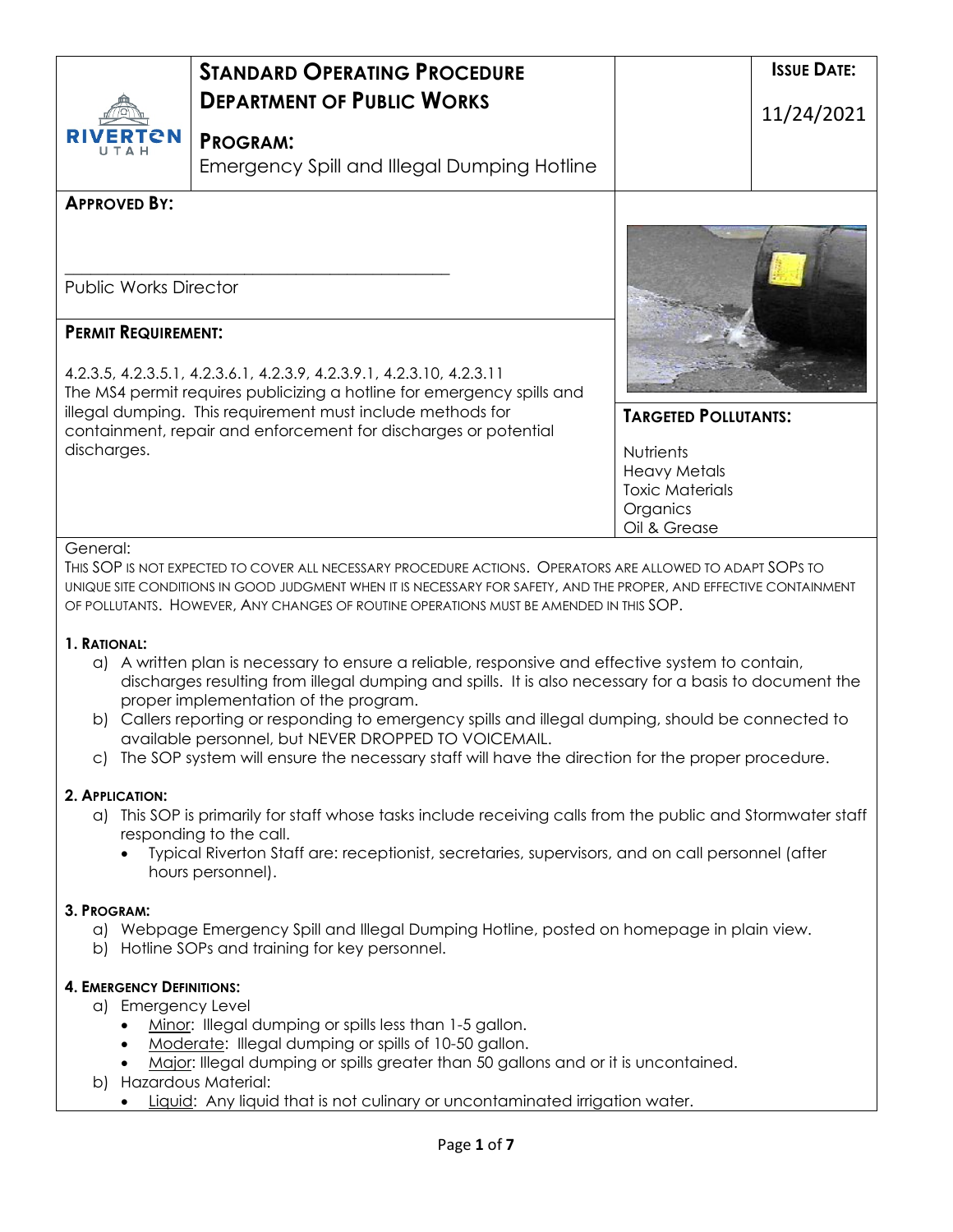|                                    | <b>STANDARD OPERATING PROCEDURE</b>                                                                                                                                              | <b>ISSUE DATE:</b> |
|------------------------------------|----------------------------------------------------------------------------------------------------------------------------------------------------------------------------------|--------------------|
|                                    | <b>DEPARTMENT OF PUBLIC WORKS</b>                                                                                                                                                | 11/24/2021         |
| <b>RIVERTON</b><br><b>II T A H</b> | <b>PROGRAM:</b>                                                                                                                                                                  |                    |
|                                    | Emergency Spill and Illegal Dumping Hotline                                                                                                                                      |                    |
| $\bullet$                          | Solid: Generally, any solid material being dumped directly into water bodies<br>not limited to: storm drain, stream, creek, river, pond, lake, ditch and canal.                  | Including but      |
| <b>5. AUTOMATED PHONE SYSTEM:</b>  |                                                                                                                                                                                  |                    |
| (a                                 | Phones should be configured to route callers accordingly. Configure phones to cycle until a live<br>person is reached. After hours call should go directly to on call personnel. |                    |

- b) Webpage Hotline Number. The hotline callers should ring to the following offices without going to voicemail. Phone cycle number: 1. Stormwater Utility Manager(mobile), 2. Stormwater Inspector(mobile), 3. Stormwater Maintenance(mobile), 4. Public Works Receptionist(office), 4. Public Works Office Manager(mobile), 5. Public Works Director(office), 6. City Hall Receptionist(office), 7. On call Phone(only after business hours). Systems should be configured to bypass voicemail. Message should state "Please be patient a live person is being located".
- c) The person the call lands with finds Stormwater Division Staff or if not available any other Public Works Staff who can either contain the spill or stop the illegal dumping. Use the Incident Response Flow Chart as support. DO NOT DROP THE CALL TO VOICEMAIL.
- d) On Call Personnel: Contain any emergency spills as necessary. For support use Incident Response Flow Chart for mobilizing appropriate personnel and proceed to part 7 for, Response and Containment Procedure until support arrives. Contact Stormwater Division Staff or other Public Works staff for support to contain the spill or stop the illegal dumping.
- e) The automated system is not currently operational.
- f) Hotline number is online and routed to the Stormwater Manager, Public Works receptionist and after hours on call staff.

### **6. LIVE PERSONNEL PHONE SYSTEM:**

a) City Hall Receptionist or the Phone Operator (Also anyone of receives the subject call). Phone Operator finds Stormwater Division Staff or if not available any other Public Works staff who can either contain the spill or stop the illegal dumping. Use the Incident Response Flow Chart as support. DO NOT DROP THE CALL TO VOICEMAIL.

#### **7. RESPONSE PROCEDURE:**

- a) Response Personnel:
	- Stormwater Division must always be contacted.
	- Use Incident Response Flow Chart for mobilizing HAZMAT and SLCo HD if necessary. This step should typically be implemented by Stormwater, Public Works or after hours the call staff.
		- $\triangleright$  Generally, contact HAZMAT and SLCo HD when illegal dumping or spills are greater than 50 gallons and is uncontained.
		- $\triangleright$  Generally, contact the SLCo HD when amounts of substance illegally dumped or spilled are 10-49 gallons into a stormwater system or reaches a water body. Including but not limited to: storm drain, stream, creek, river, pond, lake, ditch and canal.
		- $\triangleright$  Generally, contact the SLCo HD when any amount of substance is illegally dumped anywhere regardless of water contamination.
- b) Proceed to containment.

#### **8. CONTAINMENT AND CLEANUP PROCEDURE**

- a) Mobilize spill kits.
- b) Mobilize incident command trailer as necessary.
- c) Cleanup as coordinated with HAZMAT and SLCo HD for incidents involving these entities.
- d) Cleanup per Spill and Containment and Clean SOP for incidents not requiring HAZMAT and SLCo HD.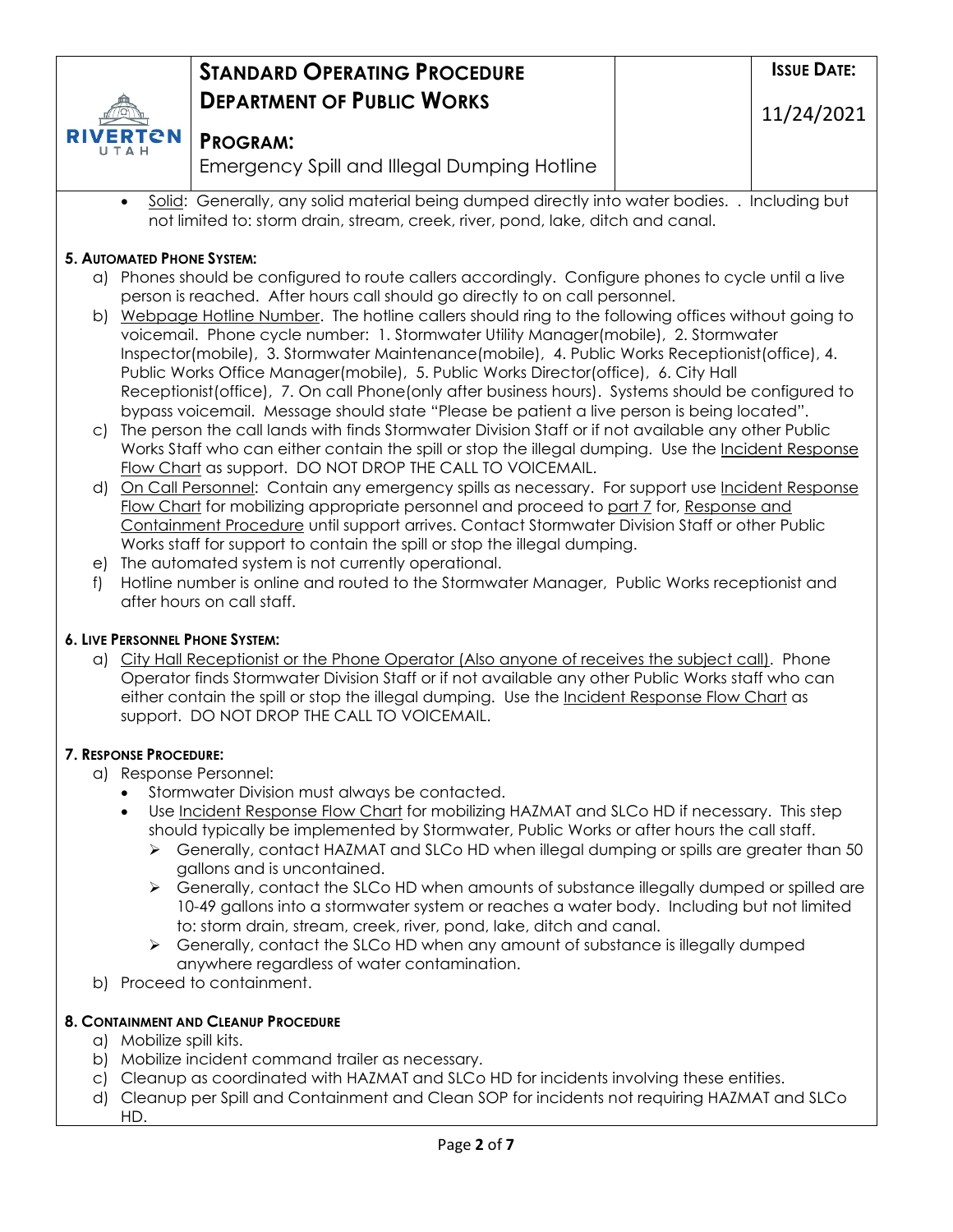|                                                                               | <b>STANDARD OPERATING PROCEDURE</b>                                                                                                                                                                                                                                                                                                                                                                                                                                                                                                                                                                                                | <b>ISSUE DATE:</b> |
|-------------------------------------------------------------------------------|------------------------------------------------------------------------------------------------------------------------------------------------------------------------------------------------------------------------------------------------------------------------------------------------------------------------------------------------------------------------------------------------------------------------------------------------------------------------------------------------------------------------------------------------------------------------------------------------------------------------------------|--------------------|
|                                                                               | <b>DEPARTMENT OF PUBLIC WORKS</b>                                                                                                                                                                                                                                                                                                                                                                                                                                                                                                                                                                                                  | 11/24/2021         |
| СN                                                                            | <b>PROGRAM:</b>                                                                                                                                                                                                                                                                                                                                                                                                                                                                                                                                                                                                                    |                    |
|                                                                               | <b>Emergency Spill and Illegal Dumping Hotline</b>                                                                                                                                                                                                                                                                                                                                                                                                                                                                                                                                                                                 |                    |
| 9. DOCUMENTATION:<br>$\bullet$<br>$\bullet$                                   | a) Complete Hotline Report Form (See form Stormwater Webpage / Standard Operation Procedures /<br>Emergency Spill or Illegal Dumping Hotline<br>b) Stormwater personnel will document all steps with iworgs Code Enforcement module.<br>Input convention: (top right and corner of Interlocking).<br>File perpetrator by full company name in applicant block when known. Do not abbreviate.<br>Check "Contacts" tab for existing applications<br>File perpetrator by "last name", then "first name" when company not known or an incident<br>regarding a resident dwelling. Most residents can be found under the "Contacts" tab. |                    |
| <b>10. SWIMMING POOL:</b><br>b) Chorine Treated<br><b>Brine Treated</b><br>C) | a) Utah Administrative Code:<br>Waste Water - https://rules.utah.gov/publicat/code/r392/r392-302.htm<br>Numeric Criteria - https://rules.utah.gov/publicat/code/r317/r317-002.htm#T16                                                                                                                                                                                                                                                                                                                                                                                                                                              |                    |
| <b>10. ENFORCEMENT:</b>                                                       | d) Per Enforcement SOP.                                                                                                                                                                                                                                                                                                                                                                                                                                                                                                                                                                                                            |                    |
| 11. TRAINING:<br>a) Train staff 1/Year<br>b) Materials: this SOP              |                                                                                                                                                                                                                                                                                                                                                                                                                                                                                                                                                                                                                                    |                    |
| 12. CONTACTS:<br>HAZMAT: 911<br>a)<br>b)<br>$\circ$ )                         | DWQ-801-231-1769, 801-536-4123, 801-536-4300<br>SLCo HD - Emergency 24hr: 801-580-6681, Main Office: 385-468-3862                                                                                                                                                                                                                                                                                                                                                                                                                                                                                                                  |                    |
| 13. OTHER INFORMATION:                                                        | a) Generally, leaky vehicle cases are not handled with stormwater ordinances because leaky vehicles are<br>regulated by the State IM programs. Also leaky vehicles are not included in the Used Oil Management ACT,<br>when there is no free flowing oil or illegal dumping occurring (Title 19, Chapter 6, Sections 701-723) (Last<br>Revised 2012). Therefore enforcement of leaky vehicles citing stormwater ordinances will likely be thrown<br>out by the Riverton City Judge.                                                                                                                                                |                    |
| $\bullet$                                                                     | 14. SWIMMING POOL AND SPA RELATED DISCHARGES:<br>a) Measure for chlorine using test strips X<br>If chlorine is found call SLCoHD Emergency Number<br>If chlorine is not found file the Swimming Pool or Spa Problem online form:<br>https://slco.org/health/report-a-problem/swimming-pool/                                                                                                                                                                                                                                                                                                                                        |                    |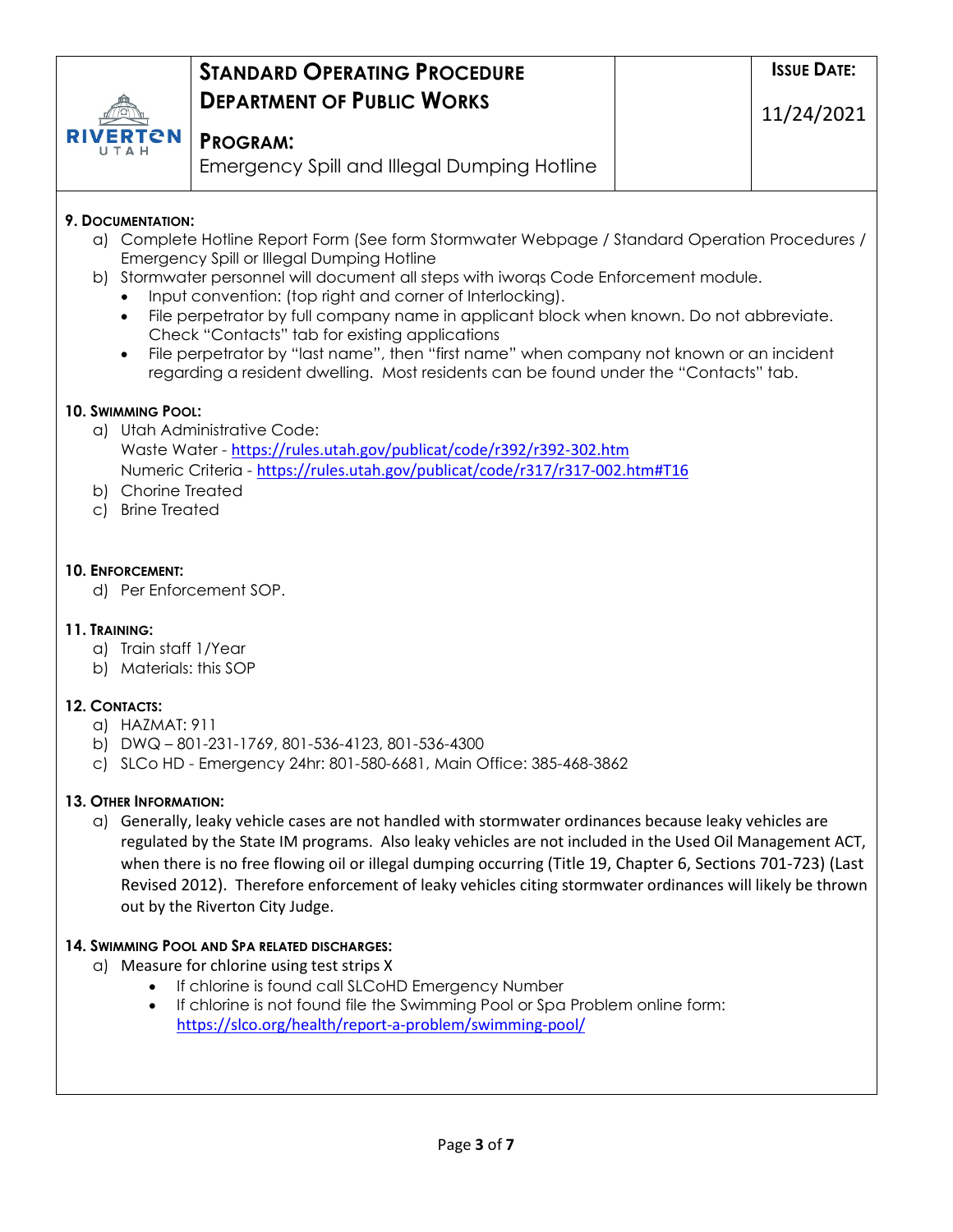| <b>RIVERTON</b><br>UTAH | <b>STANDARD OPERATING PROCEDURE</b><br><b>DEPARTMENT OF PUBLIC WORKS</b> | <b>ISSUE DATE:</b><br>11/24/2021 |
|-------------------------|--------------------------------------------------------------------------|----------------------------------|
|                         | <b>PROGRAM:</b><br><b>Emergency Spill and Illegal Dumping Hotline</b>    |                                  |
|                         |                                                                          |                                  |
|                         |                                                                          |                                  |

## PERMITTED LIQUID WASTE HAULER FROM SALT LAKE VALLEY HEALTH DEPARTMENT

| <b>EST NUM</b>                    | <b>Premise Name</b>                  | <b>Phone</b>   |
|-----------------------------------|--------------------------------------|----------------|
| <b>USED OIL</b>                   |                                      |                |
|                                   |                                      |                |
| 35-018995                         | <b>GOLDEN EAGLE INC</b>              | (801) 298-9818 |
| 35-0009524                        | EMERALD RECYCLING SERVICES INC       | (801) 973-4131 |
| 35-0015412                        | TRI-STATE RECYCLING SERVICES         | (800) 876-8645 |
| 35-0011577                        | THERMO FLUIDS                        | (801) 631-1449 |
| 35-0011573                        | <b>SAFETY KLEEN</b>                  | (402) 333-6321 |
| 35-0013481                        | ORRCO                                | 801-977-0220   |
| 35-0013086                        | CHAMPION INDUSTRIAL SERVICES LLC     | (801) 886-2625 |
| 35-018643                         | M P ENVIRONMENTAL SERVICES INC       | (435) 884-0808 |
| 35-0012428                        | <b>SUMP &amp; TRAP CLEANING</b>      | (801) 595-8151 |
| 35-019749                         | <b>VEOLIA ES INDUSTRIAL SERVICES</b> | (801) 294-2992 |
| 35-0012471                        | PACIFIC WEST LLC                     | (801) 514-3626 |
| <b>PORTABLE POTTY</b>             |                                      |                |
|                                   |                                      |                |
| 35-018620                         | AFFORDABLE PORTABLE                  | (801) 359-8200 |
| 35-0011574                        | <b>HONEY BUCKET</b>                  | (801) 972-3115 |
| 35-0013343                        | <b>OUTBACK SHACK</b>                 | (801) 274-0074 |
| 35-0011584                        | A CO INC                             | 801-362-3193   |
| 35-0012477                        | <b>ANYTIME SERVICES</b>              | (801) 222-9237 |
| 35-018844                         | MOBILE RESTROOM RENTAL               | (801) 598-0781 |
| 35-0011585                        | ALL STAR SANITATION LLC              | (801) 691-2995 |
| 35-0011571                        | UNITED SITE SERVICES                 | (801) 621-7814 |
| <b>KITCHEN SUMP (GREASE TRAP)</b> |                                      |                |
|                                   |                                      |                |
| 2439 S CONSTITUTION BLVD          | A & B PLUMBING & DRAIN               | (801) 860-3774 |
| 35-0009510                        | A-1 PUMPING                          | (800) 631-0403 |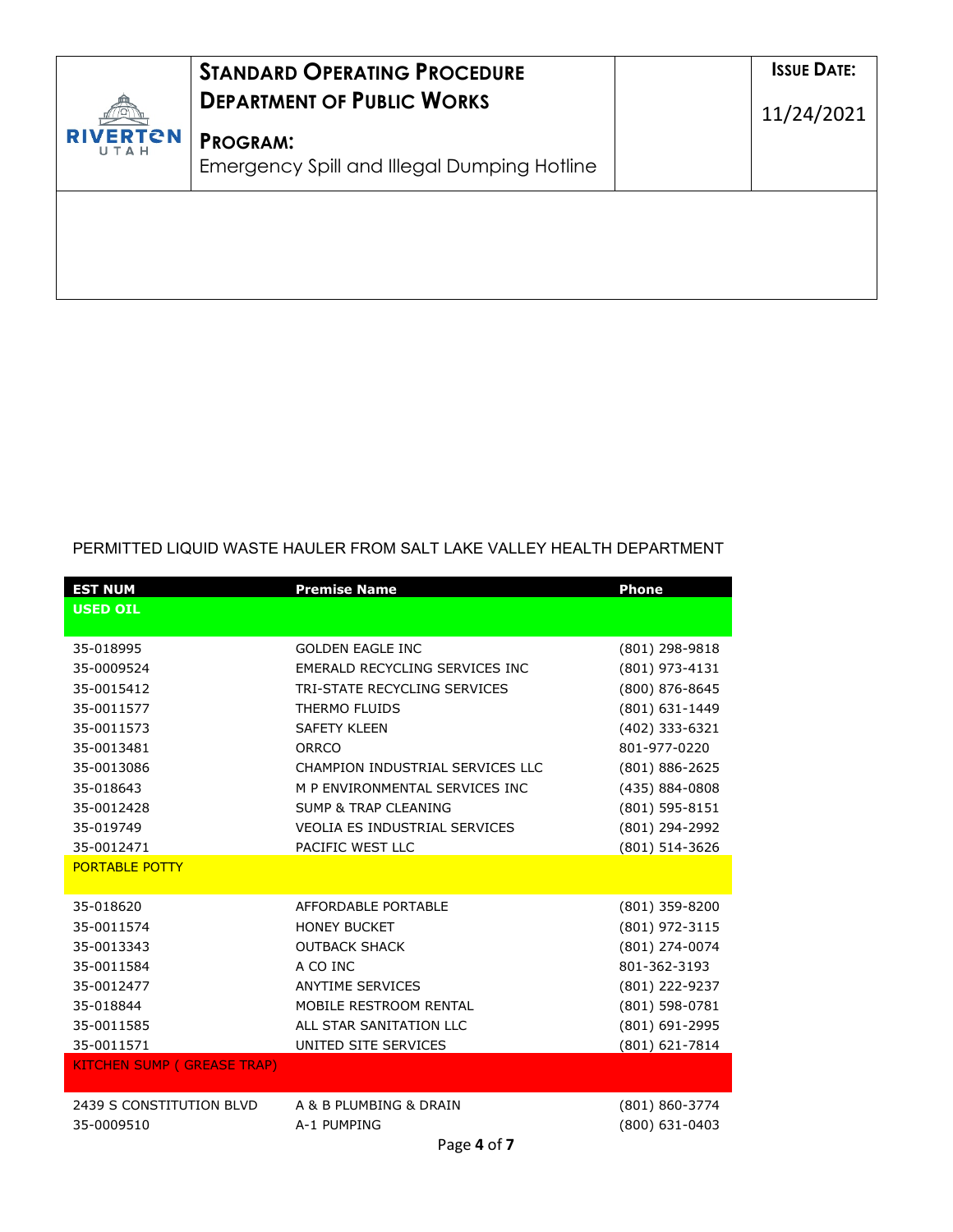| 35-0009467                           | A1 SEPTIC TANK                     | (801) 756-4025     |
|--------------------------------------|------------------------------------|--------------------|
| 35-0014418                           | AAA ACTION QUICK RESPONSE PLUMBING | (801) 636-3333     |
| 35-017620                            | <b>B &amp; E SANITATION</b>        | (801) 266-1559     |
| 35-0011576                           | <b>BECKS SANITATION INC</b>        | (801) 521-7867     |
| 35-0011586                           | BONNEVILLE LIVESTOCK INC           | (801) 768-4491     |
| 35-0014297                           | ELECTRIC DRAIN & SEWER ROOTER      | (801) 266-8041     |
| 35-019709                            | JOHN KUHNI AND SONS                | (801) 373-7600     |
|                                      |                                    |                    |
| 35-0012631                           | KECHER DEVELOPMENT LLC             | (801) 391-9610     |
| 35-0012478                           | <b>PUMPERS PLUS</b>                | (801) 594-9980     |
| 35-0009523                           | <b>RENEGADE OIL INC</b>            | (801) 973-7912     |
| 35-0009511                           | <b>RESCUE ROOTER</b>               | (801) 261-3200     |
| 35-017801                            | ROCKY MOUNTAIN SANITATION INC      | (801) 381-2981     |
| 35-0012480                           | ROTO ROOTER                        | (801) 282-2775     |
| 35-0009508                           | SOS PUMPING SERVICES               | (877) 768-4451     |
| <b>KITCHEN GREASE (FRY OIL)</b>      |                                    |                    |
|                                      |                                    |                    |
| 35-0011576                           | <b>BECKS SANITATION INC</b>        | (801) 521-7867     |
| 35-0009523                           | RENEGADE OIL INC                   | (801) 973-7912     |
| 35-020724                            | <b>CLEARSKY BIOFUEL</b>            | (801) 763-4850     |
| 35-018074                            | DETAIL BUILDERS INC                | (801) 598-8833     |
| 35-019709                            | JOHN KUHNI AND SONS                | (801) 373-7600     |
| 35-0014026                           | METAL CRAFT TRAILERS               | (801) 487-7586     |
| 35-0009510                           | A-1 PUMPING                        | (800) 631-0403     |
| 35-0011586                           | BONNEVILLE LIVESTOCK INC           | (801) 768-4491     |
| <b>ANTIFREEZE</b>                    |                                    |                    |
|                                      |                                    |                    |
| 35-0013481                           | <b>ORRCO</b>                       | (801) 977-0220     |
| 35-0011573                           | <b>SAFETY KLEEN</b>                | (402) 333-6321     |
| 35-0011577                           | THERMO FLUIDS                      | (801) 631-1449     |
| 35-0009524                           | EMERALD RECYCLING SERVICES INC     | (801) 973-4131     |
| 35-0011593                           | ON-SITE ANTIFREEZE RECYCLING INC   | (801) 244-3031     |
| REPAIR SHOP SEPERATOR (GREWASE TRAP) |                                    |                    |
|                                      |                                    |                    |
| 35-0011576                           | <b>BECKS SANITATION INC</b>        | (801) 521-7867     |
| 35-017620                            | <b>B &amp; E SANITATION</b>        | (801) 266-1559     |
| 35-0009523                           | RENEGADE OIL INC                   | (801) 973-7912     |
| <b>WASTE WATER</b>                   |                                    |                    |
|                                      |                                    |                    |
| 35-0011576                           | BECKS SANITATION INC               | (801) 521-7867     |
| 35-0012471                           | PACIFIC WEST LLC                   | (801) 514-3626     |
| 35-0012428                           | <b>SUMP &amp; TRAP CLEANING</b>    | (801) 595-8151     |
| 35-019749                            | VEOLIA ES INDUSTRIAL SERVICES      | (801) 294-2992     |
| 35-017620                            | <b>B &amp; E SANITATION</b>        | (801) 266-1559     |
| 35-0011587                           | TWIN D INC                         | $(801)$ 771-3038   |
| <b>SEPTIC TANK/HOLDING TANK</b>      |                                    |                    |
|                                      |                                    |                    |
| 35-0009510                           | A-1 PUMPING                        | (800) 631-0403     |
| 35-0013079                           | BOY SCOUTS OF AMERICA              | $(801) 582 - 3663$ |
| 35-017620                            | <b>B &amp; E SANITATION</b>        | (801) 266-1559     |
| 35-0012478                           | <b>PUMPERS PLUS</b>                | (801) 594-9980     |
| 35-017801                            | ROCKY MOUNTAIN SANITATION INC      | (801) 381-2981     |
| 35-0011576                           | <b>BECKS SANITATION INC</b>        | (801) 521-7867     |
| 35-0012480                           | ROTO ROOTER                        | (801) 282-2775     |
|                                      |                                    |                    |
| 35-0009467                           | A1 SEPTIC TANK                     | (801) 756-4025     |

Page **5** of **7**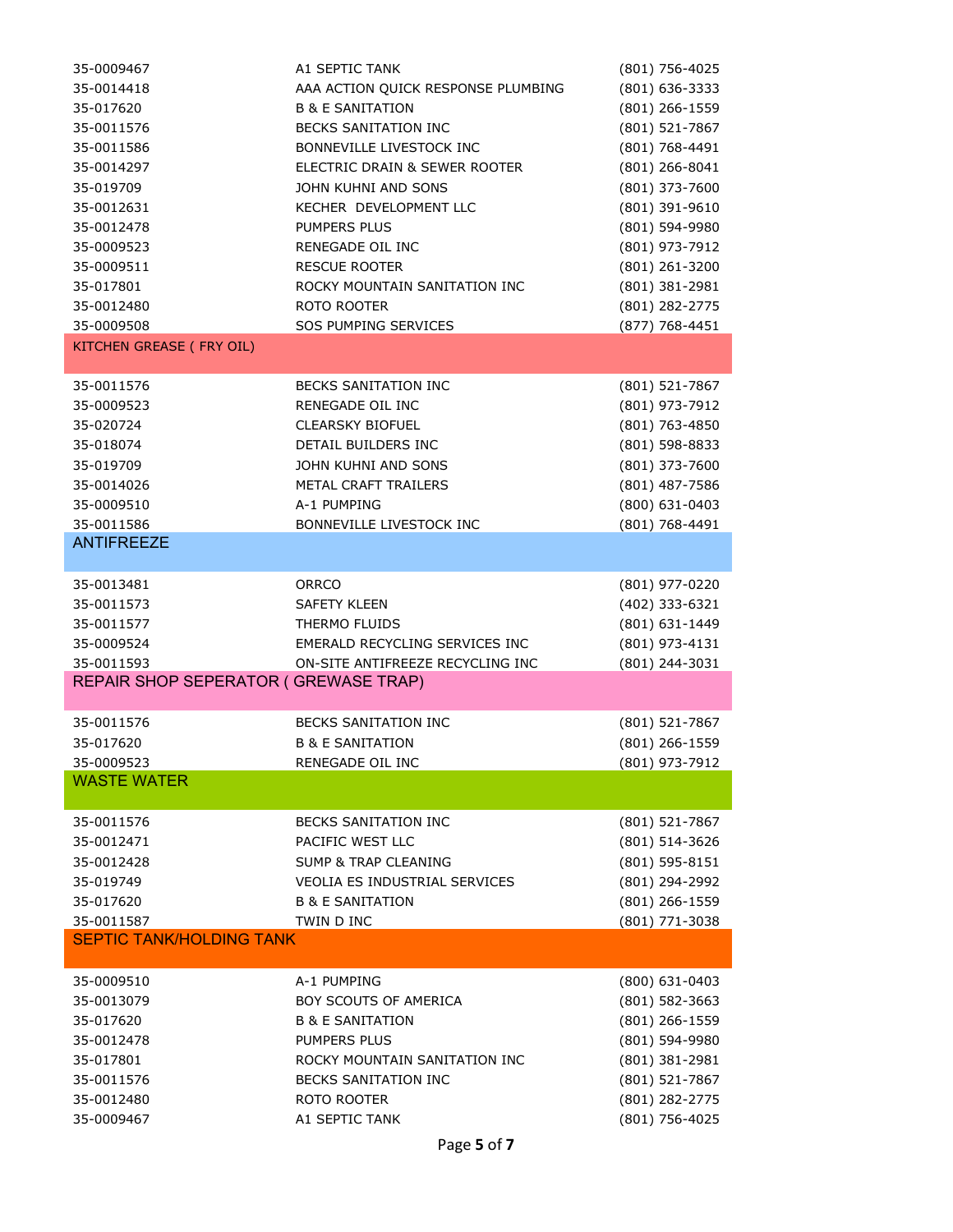| 35-019749  | United Site         | 801-355-4507   |
|------------|---------------------|----------------|
| 35-0011574 | <b>HONEY BUCKET</b> | (801) 972-3115 |
| 35-018620  | AFFORDABLE PORTABLE | (801) 359-8200 |
| 35-0011584 | A CO INC            | 801-264-1200   |
| 35-0009523 | RENEGADE OIL INC    | (801) 973-7912 |